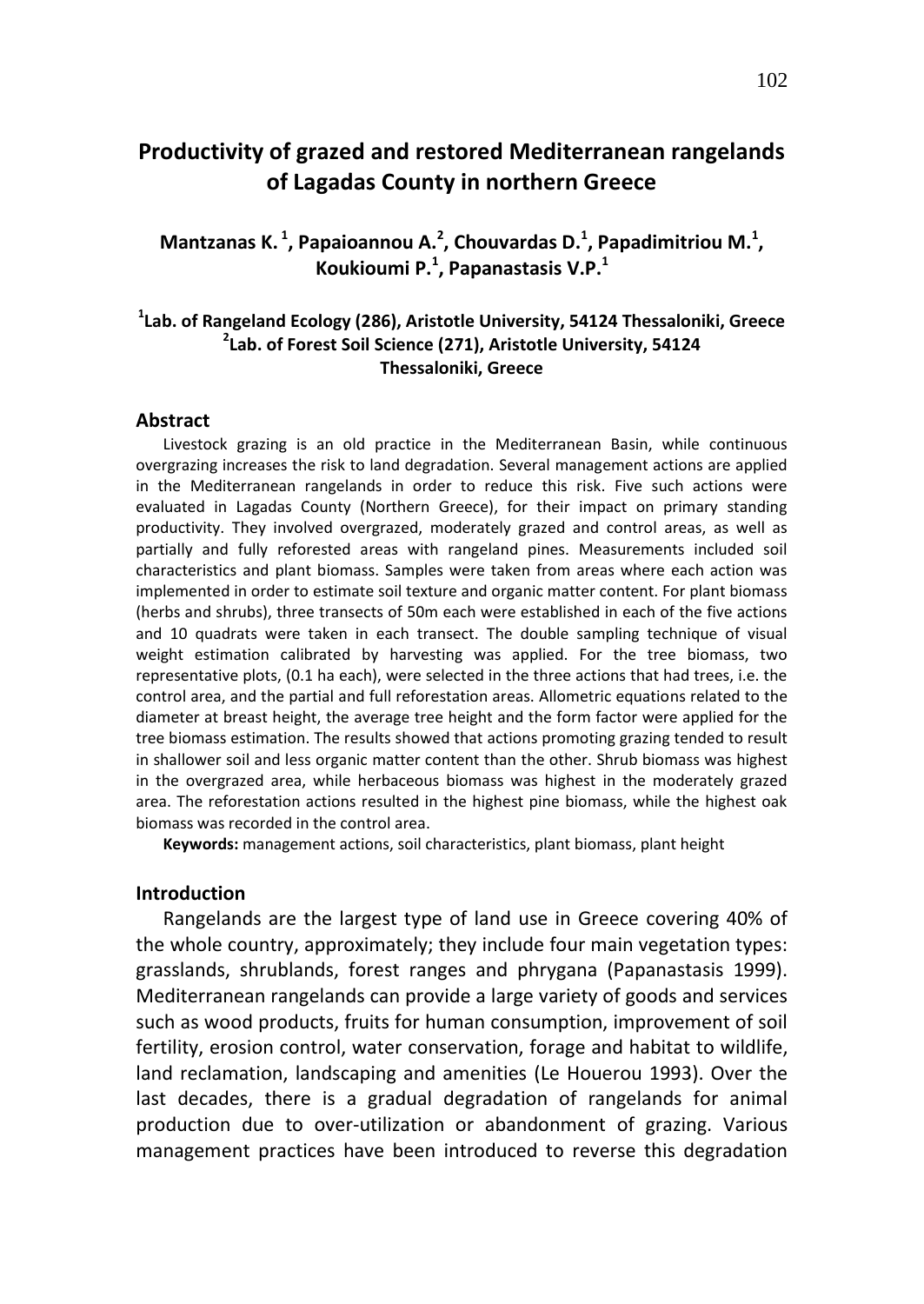such as reforestation with pines, application of grazing with appropriate stocking rates and abandonment (Papanastasis 2009). The aim of the present study was to investigate the soil dynamics and plant biomass production of different management actions applied to restore degraded Mediterranean rangelands.

## **Materials and methods**

The study area is located in Lagadas County, northern Greece. Climate is semi-arid to sub-humid Mediterranean, with cold winters, resulting in at least 3 months-long hot and dry summer period. Soils are acid and have been derived from metamorphic rocks. For prevention of land degradation the applied restoration management resulted into five (5) l types that will be called actions (i) a moderately grazed area, dominated by *Quercus coccifera*, *Pyrus amygdaliformis* and *Q. pubescens* (stocking rate 1 sheep equivalent / ha/ year), (ii) an overgrazed shrubland dominated by *Q. coccifera, Cistus incanus* and *Q. pubescens* (3 sheep equivalents / ha/ year), (iii) an abandoned rangeland (control) dominated by *Q. pubescens* and *Q. coccifera*, (iv) a partially reforested rangeland with pines (*Pinus pinaster*) 30 years old (other woody species were *Q. pubescens* and *Q. coccifera*), where trees were planted at the openings of oak species and (v) a fully reforested rangeland with pines (*P. pinaster*) 20 years old, where the area were totally cleaned from vegetation. The last three types were not grazed by domestic animals over the last 30 years.

Measurements taken in these actions included soil characteristics and plant biomass (herbaceous plants, shrubs and trees). For the soil texture, soil samples were taken from a depth of 0-5 cm. In addition, soil samples were taken from the various soil horizons after appropriate diggings in order to measure soil organic matter. All soil samples were air dried and sieved through 2 mm mesh screens. Particle size distribution of mineral soil was determined according to Bouyocos (1962) and soil organic matter was determined by means of wet oxidation (Nelson and Sommers 1982). Herbaceous and shrubby biomass was measured along a 50 m transect in three (3) replications per action. Specifically, 10 quadrats were systematically (every 5 m) taken in each transect. The size of the quadrat was 1x1 m for shrubs within which a 0.50x0.50 m quadrat was randomly placed for the herbaceous plants. The double sampling technique of visual weight estimation calibrated by harvesting was applied for measuring the biomass (Tadmor et al. 1975). Specifically, in two (2) quadrats the biomass was harvested, oven dried and weighed, while the standing biomass, framed by the rest eight (8) quadrats, was visually estimated.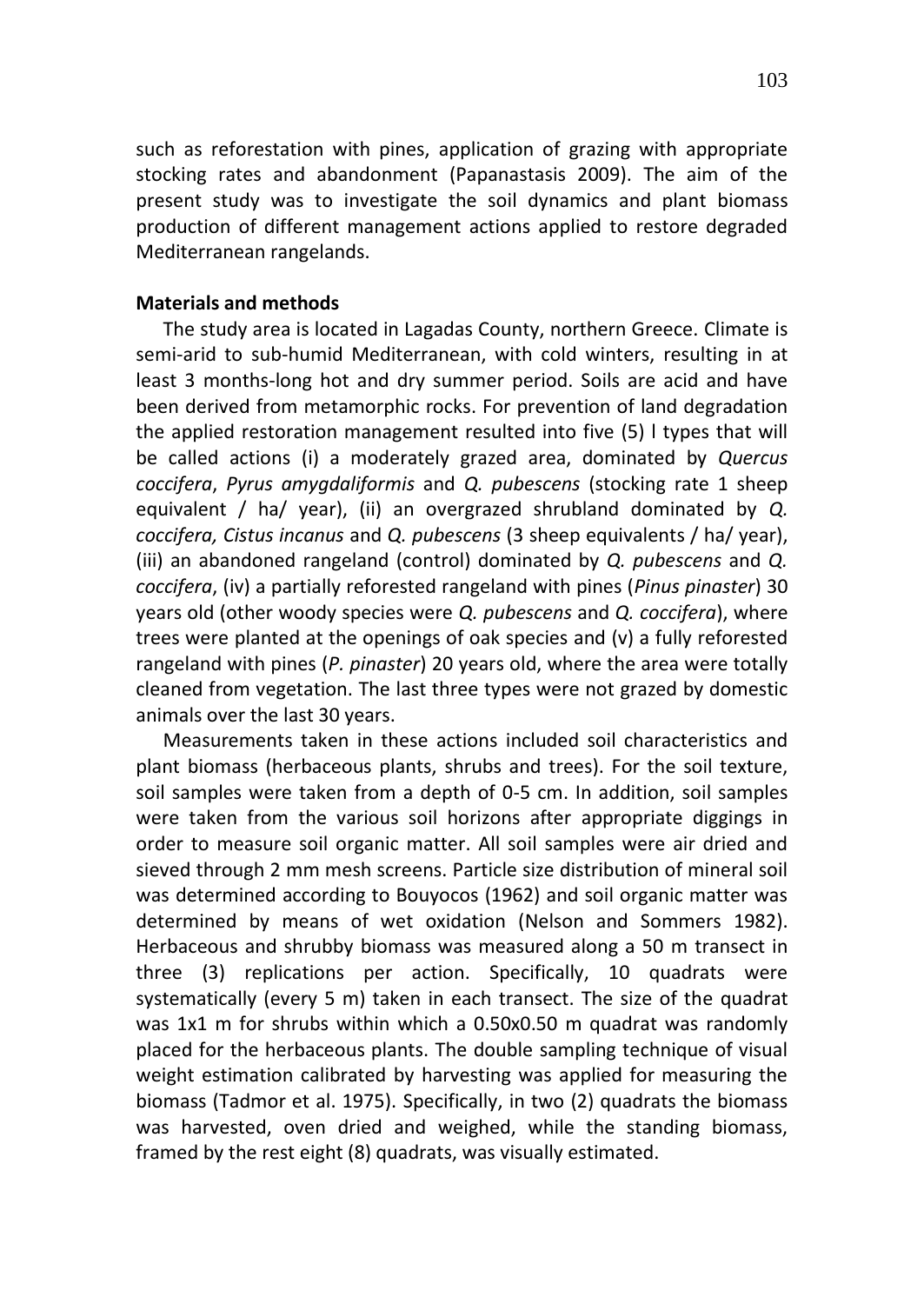For the tree biomass, two (2) representative plots, 30x30 m each, were selected in the three (3) actions that had trees, namely the control area, the partial and full reforestation. In each of these plots, the diameter at the breast height (DBH) of all the trees was measured (with more than 5 cm DBH). Also, the height of the average tree and its form factor was estimated in order to calculate the wood stock. Then the following allometric relations were used in order to estimate the total tree biomass:

(a) For the oak trees (Jenkins et al. 2003): Y=Exp(B0+B1\*lnD)

Y: Above ground dry biomass (Kg)

B0, B1: Parameters

D: Diameter at breast height (cm)

(b) For the pine trees (Roussou et al. 2008):  $ln(BDW) = (12.196 -$ (31.377/DBH))

BDW: Above ground biomass (without stem) (gr)

DBH: Diameter at breast height (cm)

The results were statistically analysed using the program SPSS 17.

# **Results and discussion**

### **Soil characteristics**

The soil in most areas were relatively shallow (Table 1), indigenous, developed on weathered gneiss. It has sandy-clay to sandy texture, rich in pebbles. Regarding the concentration of organic matter (OM) there were statistical significant differences between the five actions. Specifically, the highest concentration of OM was found under the control and the partially reforested actions and the lowest in overgrazed one, while moderate grazing and full reforestation resulted in intermediate values. The lack of management and the diversity of plant species and forms under control and partial reforestation actions (combination of herbages, shrubs and coniferous and broadleaved trees) resulted in the accumulation of plant residues on the ground and the gradual decomposition supplies the soil with OM. The intermediate values of OM measured under the moderately grazing can be attributed to rich herbaceous vegetation, which is known to renew each year a large proportion of the small rooting system. Actually it is rhizomull; a type of mull formed mainly in areas with herbaceous vegetation (grasses) (Papamichos 1985).

The low OM in the overgrazed type was almost expected, as the high intensity of grazing negatively affects it, due to the consumption of a significant part of the vegetation (Papamichos 1985).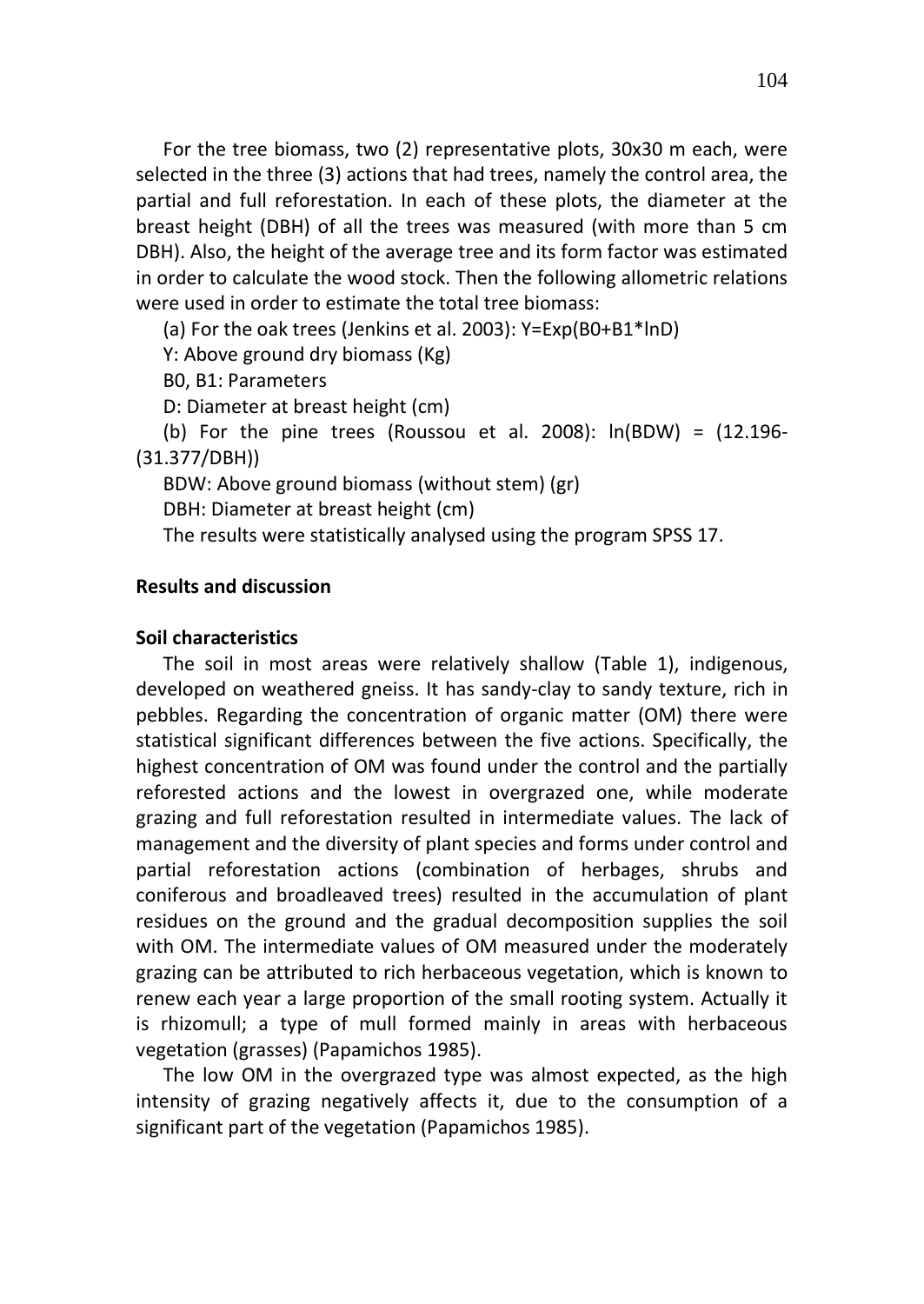| Actions               | Soil depth (m) | Organic matter (%) |
|-----------------------|----------------|--------------------|
| Moderately grazing    | 0.21           | 2.39 $ab1$         |
| Overgrazing           | 0.25           | 1.95 <sub>b</sub>  |
| Control               | 0.37           | 2.92a              |
| Partial reforestation | 0.29           | 2.74a              |
| Full reforestation    | 0.35           | 2.25ab             |

**Table 1.** Soil depth and organic matter

 $1$  Different letters in the same column indicate significant differences among the five actions ( $p \le 0.05$ ).

## **Plant biomass**

Partial reforestation and overgrazing resulted in significantly higher shrub biomass than the moderate grazing and control actions, while shrubs were absent from full reforestation (Table 2).

**Table 2.** Above ground dry biomass (t/ha) produced under the five (5) management actions

|              | Moderate<br>grazing | Overgrazing        | Control           | Partial<br>reforestation | Full<br>reforestation |
|--------------|---------------------|--------------------|-------------------|--------------------------|-----------------------|
| Shrubs       | 4.09 $b^1$          | 17.46 a            | 5.04 $b$          | 16.88 a                  | 0.00 <sub>b</sub>     |
| <b>Herbs</b> | 4.49 a              | 0.48 <sub>bc</sub> | 0.73 <sub>b</sub> | 0.14c                    | 0.55 b                |

<sup>1</sup> Different letters in the same row indicate significant differences of biomass produced after the implementation of the five (5) management actions ( $p \le 0.05$ ).

Under overgrazing and partial reforestation the shrub layer was mainly consisted of *Quercus coccifera*, while in the moderately grazed area *Pyrus amygdaliformis* was also present. The cover of *Q. pubescens* at the control area was higher than that of *Q. coccifera* shrubs. Regarding herbaceous biomass, moderate grazing resulted in the highest shrub cover, while the control and full reforested area had intermediate values and overgrazied and partially reforested area the lowest ones. The higher shrub biomass in the overgrazed than in the moderately grazed area should be attributed to the higher nutritive value of herbaceous species compared to the shrub *Q. coccifera* (Yiakoulaki 1997), which eventually led to the increase of the latter at the expense of herbaceous species. As far as the decreased presence of herbaceous biomass in the fully reforested action concerns, this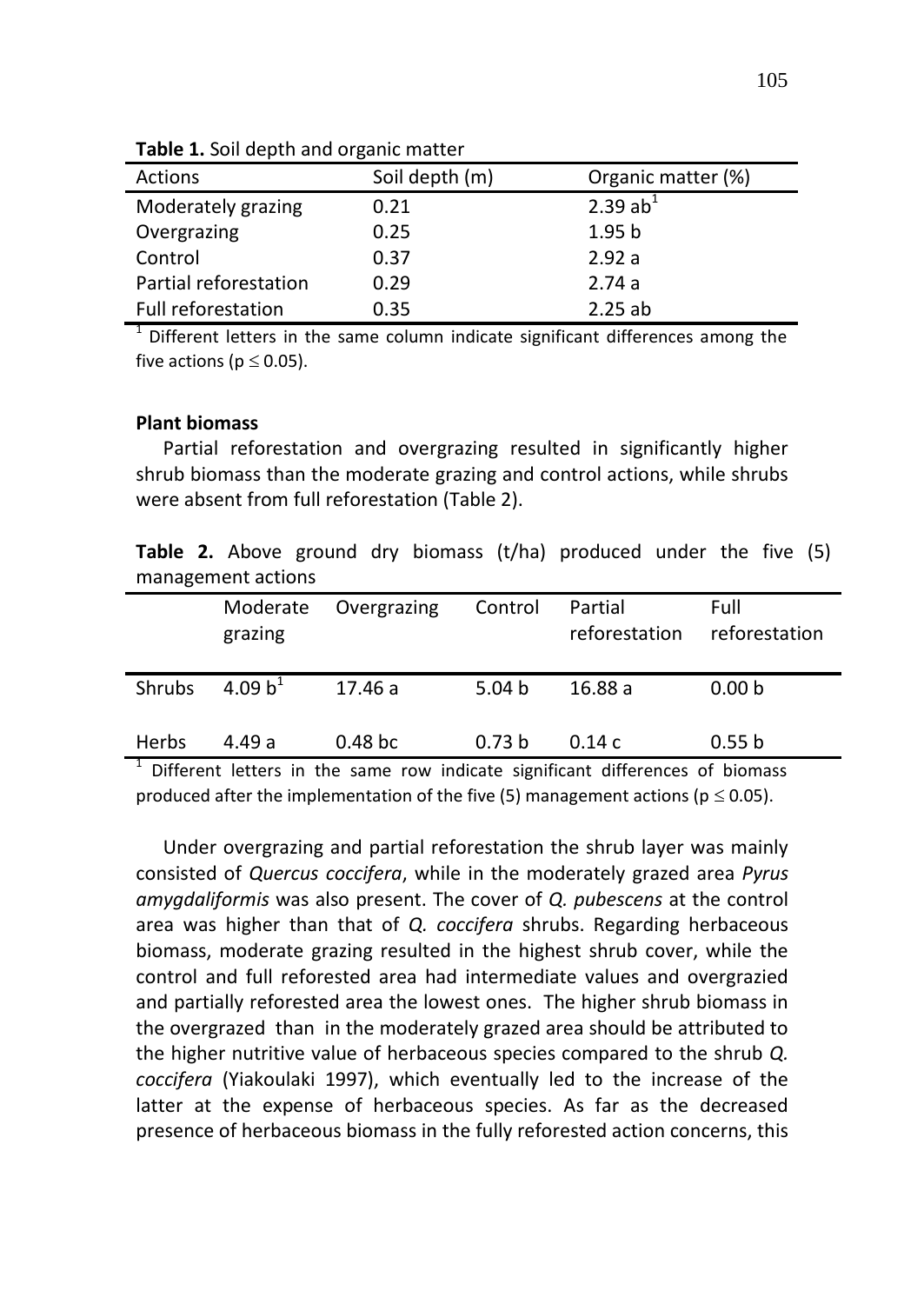may be explained by the increased shading of the pine canopy (Mantzanas and Papanastasis 2011).

The partially reforested action resulted in the highest amount of tree biomass, probably because it included both pines (planted) and deciduous oaks (indigenous). The control area had only oaks (indigenous) and the fully reforested only pines (planted) (Table 3).

|          |  |  |  |  | <b>Table 3.</b> Tree biomass (t/ha) produced under three (3) management |
|----------|--|--|--|--|-------------------------------------------------------------------------|
| actions. |  |  |  |  |                                                                         |

|       | Control | Partial<br>reforestation | Full reforestation |
|-------|---------|--------------------------|--------------------|
| Pines |         | 61.08                    | 63.18              |
| Oaks  | 50.37   | 36.33                    |                    |

# **Conclusions**

- 1. Livestock grazing, especially overgrazing tends to reduce soil depth and soil organic matter content, while no grazing as well as the establishment of pine plantation have an opposite effect.
- 2. Overgrazing results in the reduction of herbaceous biomass in favour of evergreen shrubs such as *Quercus coccifera*, thus decreasing their grazing value; the same effect is caused by suspension of grazing or pine introduction.
- 3. Banning of grazing can lead to recovery of indigenous forest vegetation and biomass, thus suggesting that there is no need to plant pines, if the objective of their establishment is ecosystem restoration.

#### **Acknowledgements**

The research was part of the European research project PRACTICE (Prevention and Restoration Actions to Combat Desertification. An Integrated Assessment - GA no.: 226818).

#### **References**

**Bouyoucos G.J., 1962.** Hydrometer method improved for making particle size analysis of soil. *Agronomy Journal*, 54:464-465.

**Le Houerou H.N., 1993.** Environmental aspects of fodder trees and shrubs plantation in the Mediterranean basin. In: V. Papanastasis (ed.). Fodder Trees and Shrubs in the Mediterranean Production Systems: Objectives and Expected Results of the EC Research Contract. pp. 11-34. Agrimed Research Programme, Commission of the European Communities, EUR 14459 EN.